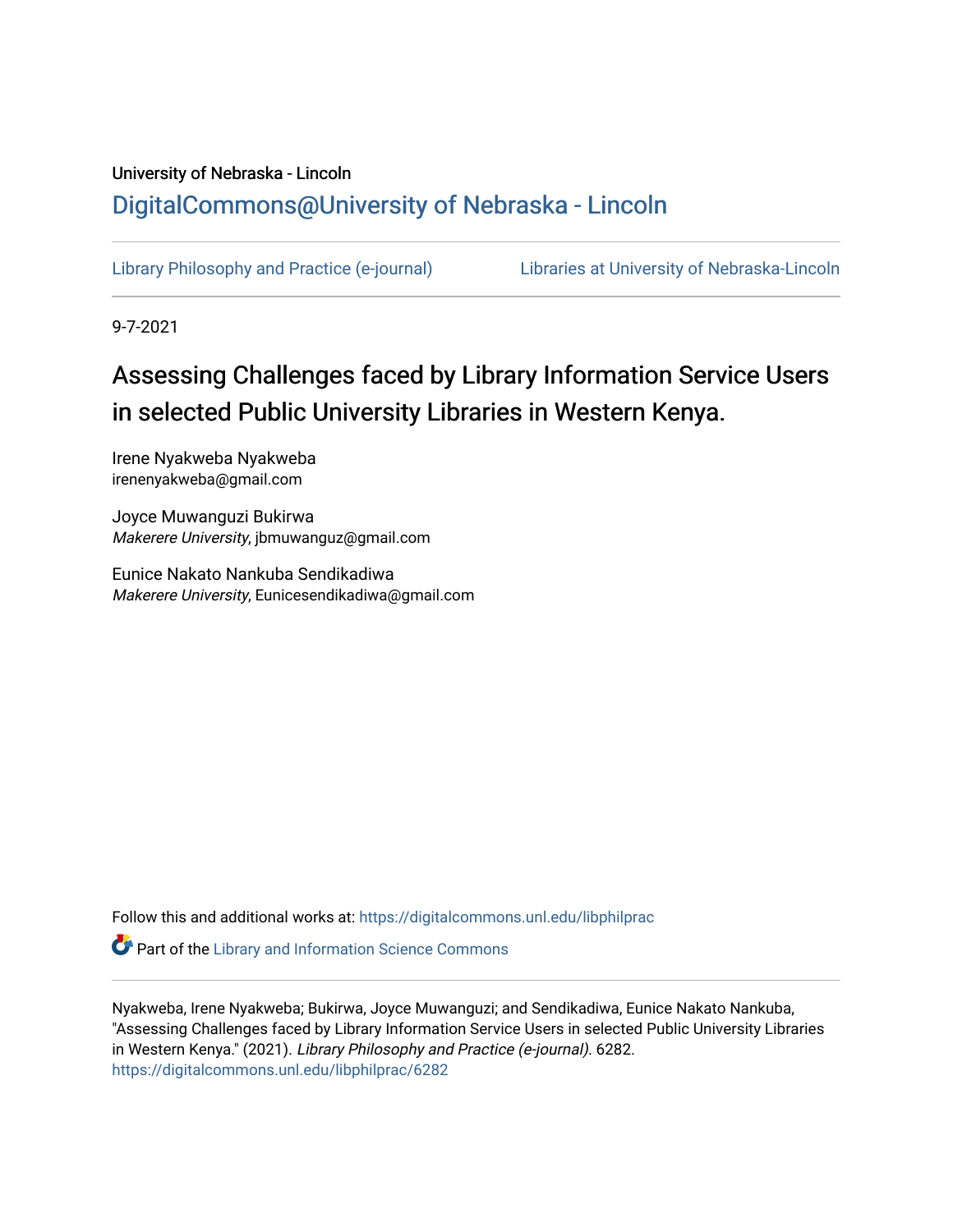# **Assessing Challenges faced by Library Information Service Users in selected Public**

# **University Libraries in Western Kenya.**

# **Irene Nyakweba Nyakweba**

# **Joyce Muwanguzi Bukirwa**

## **Eunice Nakato Nankuba Sendikadiwa**

## **Abstract**

Public university libraries in this dynamic and innovative environment strives to satisfy their users' needs. Empirical literature on users' satisfaction is extensive but controversial when it comes to different categories of users. Therefore, the objectives of this study is to assess challenges 4 public university libraries of western Kenya faces in accessing library and information services with appropriate solutions. Quantitative and qualitative research design was used with a purposive sample size of 378 students, 92 lecturers, 27 library staffs and 10 top management. Data was collected through questionnaires, interviews, observations and document analysis. The results were presented by use of percentages, frequency tables and bar graphs. The findings indicated that library and information services, the service personnel and persons with special needs did not meet the respondent satisfactions and perceptions as the users wanted more improved services.

**Key words:** Users satisfaction, academic libraries, library services in four universities of western

Kenya.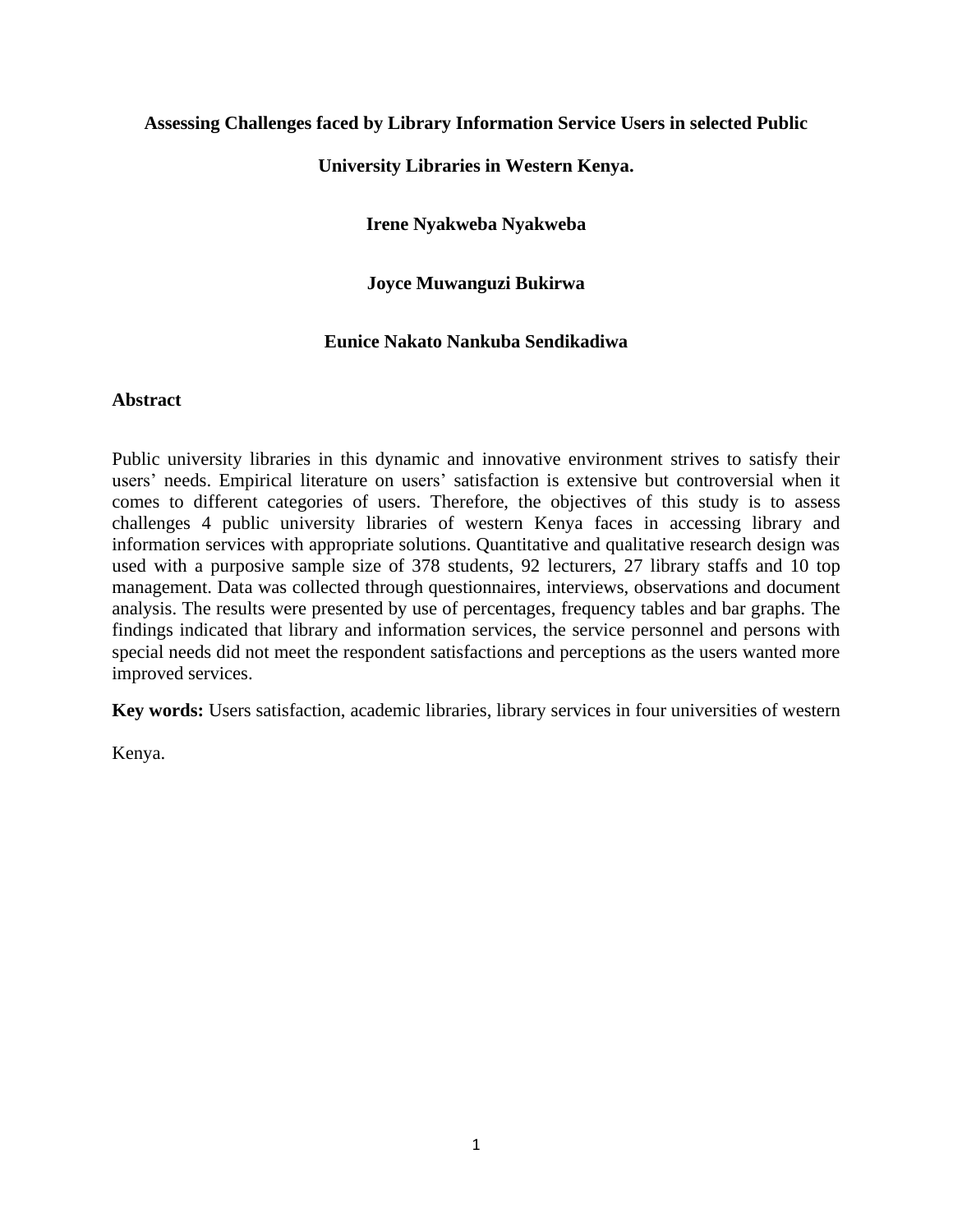#### **INTRODUCTION**

University libraries serve their parent institutions as repository information providers, recreational facilities, and computer and information literacy provider. Continual changes in users' needs as a result of dynamic and innovative environment have pushed a challenge to service providers, making libraries to struggle with expressing and quantifying their values to stakeholders. Libraries should focus in implicit, explicit and derived values of resources assessment.

Akpan and Akpan 2018, asserts that university libraries is the principal instrument in conversion of recorded knowledge. Hansen (1998), posit it as an intrusive environment without any barriers to special needs students. Libraries of 4 universities of western Kenya attracts less of users of higher level of professionalism shown by respondents' majority at 62% bachelors, 6.4% masters, 3.5% diplomas and only 1.8% PhD. Levels of education

#### **STATEMENT OF THE PROBLEM**

University library is the principal instrument in conversion of recorded knowledge. Due to review of university curriculums, the resources are not in tandem with the users' needs and more students and academic staffs of 4 university libraries of western Kenya do not make use of the libraries, although library supports research and learning activities in all spheres of education.

The study therefore intends to assess challenges faced by four public university libraries in accessing library and information services and appropriate solutions.

#### **OBJECTIVES**

- **1.** To assess challenges in the use of library and information services offered to users in 4 public universities of western Kenya.
- **2.** To assess challenges in the assistance by librarian staff in university libraries of western Kenya.
- **3.** To assess challenges in the library services provided for users with special needs in university libraries of western Kenya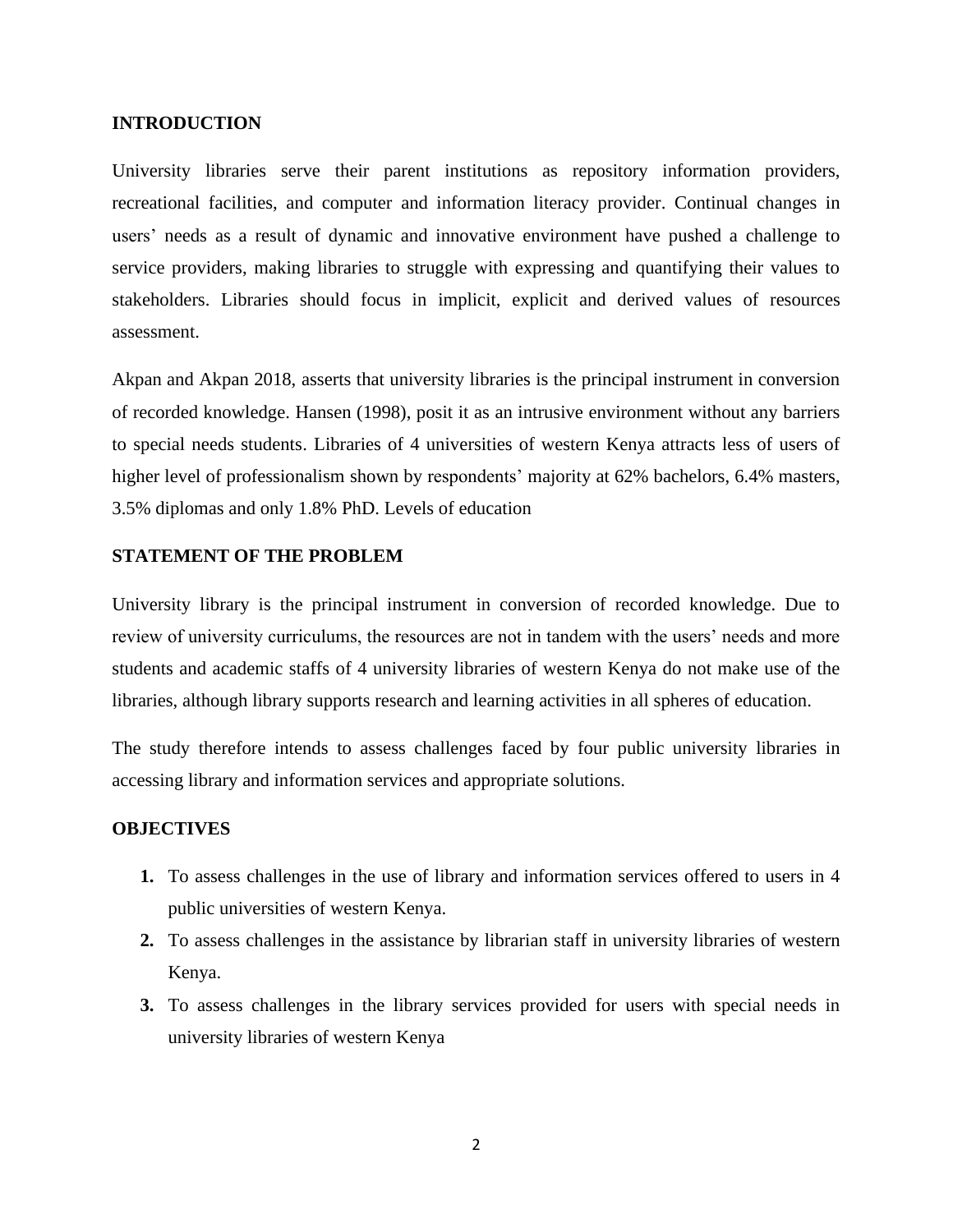#### **METHODOLOGY**

Quantitative and qualitative descriptive research design was used. It was conducted in 4 public university libraries of western Kenya. The study population comprise of all academic staff, trained librarians, top management and categories of students where the data was collected by questionnaires, interviews, observations and document analysis.

#### **RESULTS AND DISCUSSION**

The respondent rate was 73%. 67% was for the males and 33% was for females.





31.14 percent felt that the library lacked enough reference books. This was a sign that library collections did not meet the respondent satisfaction and perceptions as the users wanted more improved services. It concurs with Kitan and Serder, (2014) in a survey of academic staff of Girme American University, Cyprus. In the use of catalogue 27.8 percent were satisfied with the use of catalogue since it minimized time for research, while 22 percent also indicated ease to use. It concurs with Majid Anwar and Eisenschitz, 2009, on a report on Malaysian Agricultural Libraries. 23.0 percent indicated slow internet connection. This concurs with the work with Nawarathne and Singh (2013) Sri Lanka academic libraries on internet facilities for libraries user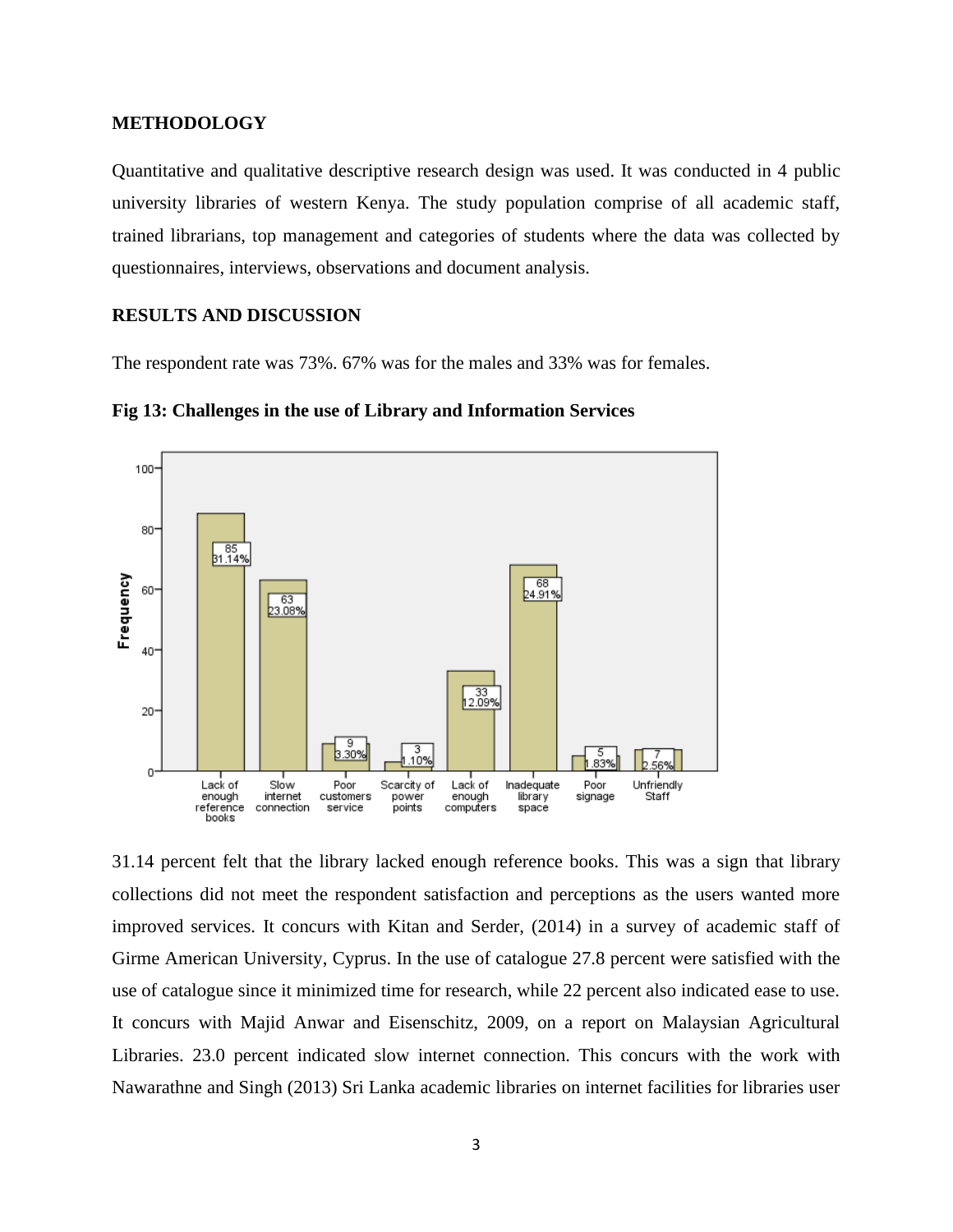and availability of information in the online catalogue. 12.09 percent lacked computers, it concurs with Snoj and Petermanec, (2001), Namaganda and Sekimano (2013), Asqhar and Shafigue on e-learning facilities. Rehman (2013), study on libraries in Pakistan found similar challenges on inability of the libraries on adequate ICT facilities, inaccessible library websites, and insufficient information maternal. 25.7 percent of respondents borrowed and lend books showing dissatisfaction. It concurs with Asghar and Shafigue (2012) on comparative study of Libraries of Bahawalpur, India where the users were not satisfied with the range of books, check out system, convenient service hours, prompt service, e-learning facilities and opening hours. 24.91 percent respondents said that library space was not enough for a learning environment. It concurs with Mahindra and Kumar (2015) finding library environment as predictive in outcome.



#### **Fig 2: Service Personnel**

60.5 percent of the respondents felt that staffs were impolite, while 32.39 percent indicated that staffs are not co-operative and 5.63 percent said that staffs are unaware of the online system. 3.3 percent of the respondents cited poor customer services. It concurs with Rehman (2013) study on libraries in Pakistan which found similar challenges on the inability of the libraries under study to adequately meet the needs of the users.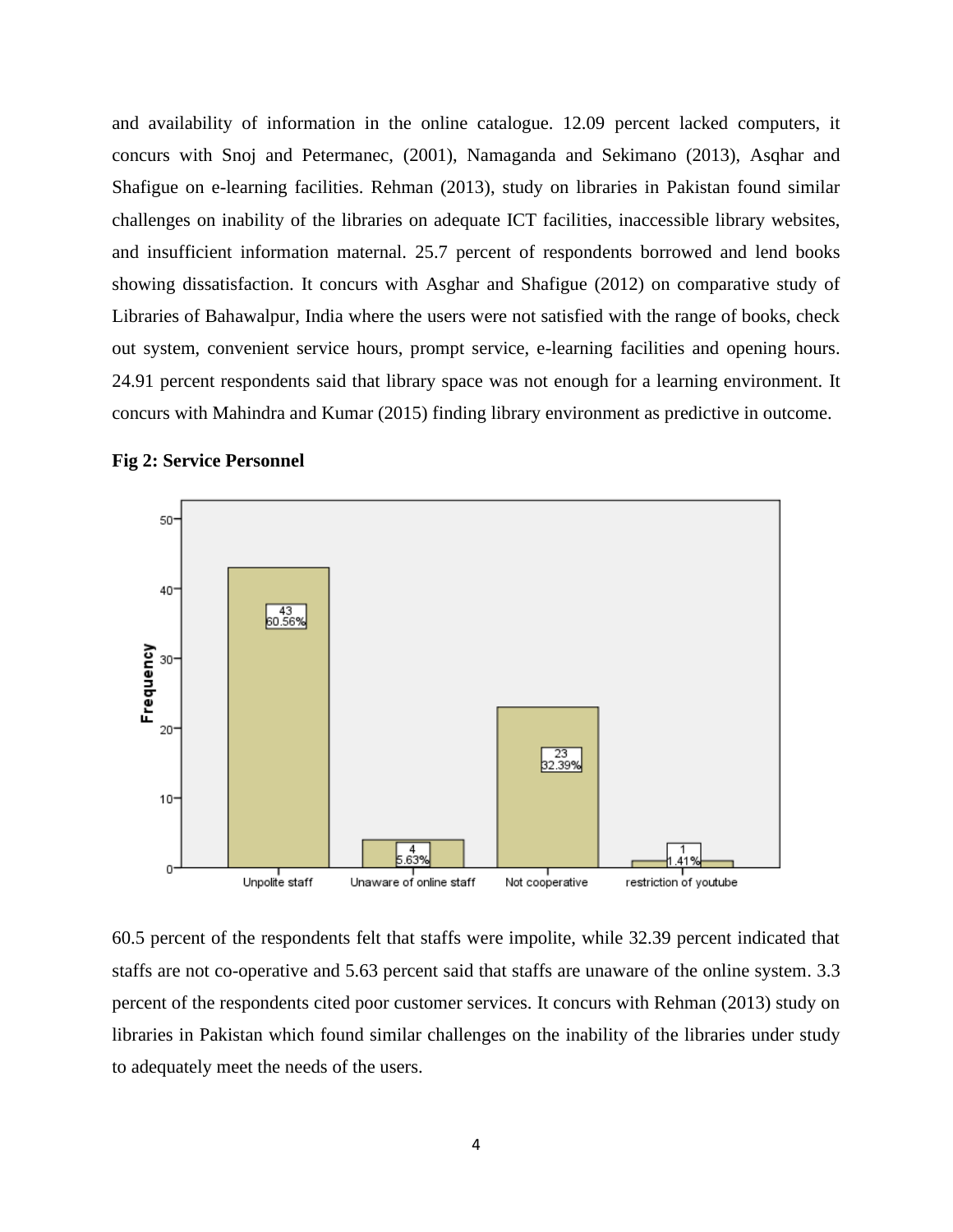| <b>Responses</b>                     | N   | <b>Minimum</b> | <b>Maximum</b> | <b>Mean</b> | <b>Std. Deviation</b> |
|--------------------------------------|-----|----------------|----------------|-------------|-----------------------|
| Elevators                            | 292 |                | 5              | 1.97        | 1.236                 |
| Speech synthesiser                   | 289 | 1              | 5              | 2.22        | 1.186                 |
| Hearing devices for deaf persons 293 |     | -1             | 5              | 2.27        | 1.219                 |
| <b>Braille</b> machines              | 293 | 1              | 5              | 2.43        | 1.324                 |
| Directional signs in large print     | 294 | -1             | 4              | 2.81        | 2.791                 |
| Wheel chair ramps                    | 301 | <sup>1</sup>   | 5              | 3.03        | 1.603                 |
|                                      |     |                |                |             |                       |

#### **Table 1: Challenges in the use of Services for users with special needs**

**Services for users with special needs**

Means for Elevators was 1.97, Speech Synthesiser 2.22, Hearing devices for deaf persons 2.27, Braille machines 2.43, Directional signs in large print 2.81 and Wheel chair ramps 3.03. it concurs with Ayoung and Fredrick (2020) in a survey of 20 University Libraries in Nigeria which revealed that although the majority of the libraries were in high rise buildings. They lacked elevators and wheel chair ramps; some were not even large enough to facilitate entrance by people using wheelchairs, while others also had high shelves and narrow doors. This support the assertion by Viney (2006) that special needs persons encounter physical-access limitation such as retrieving books from library shelves. This study agrees with sentiments of Iyoro (2004) that Accessibility is one of the pre-requisite of information use. It concurs with IFLA (2009) that surroundings of the library, the entrance, restrooms, stairs, elevators and special rooms should be accessible for persons with different kinds of disabilities.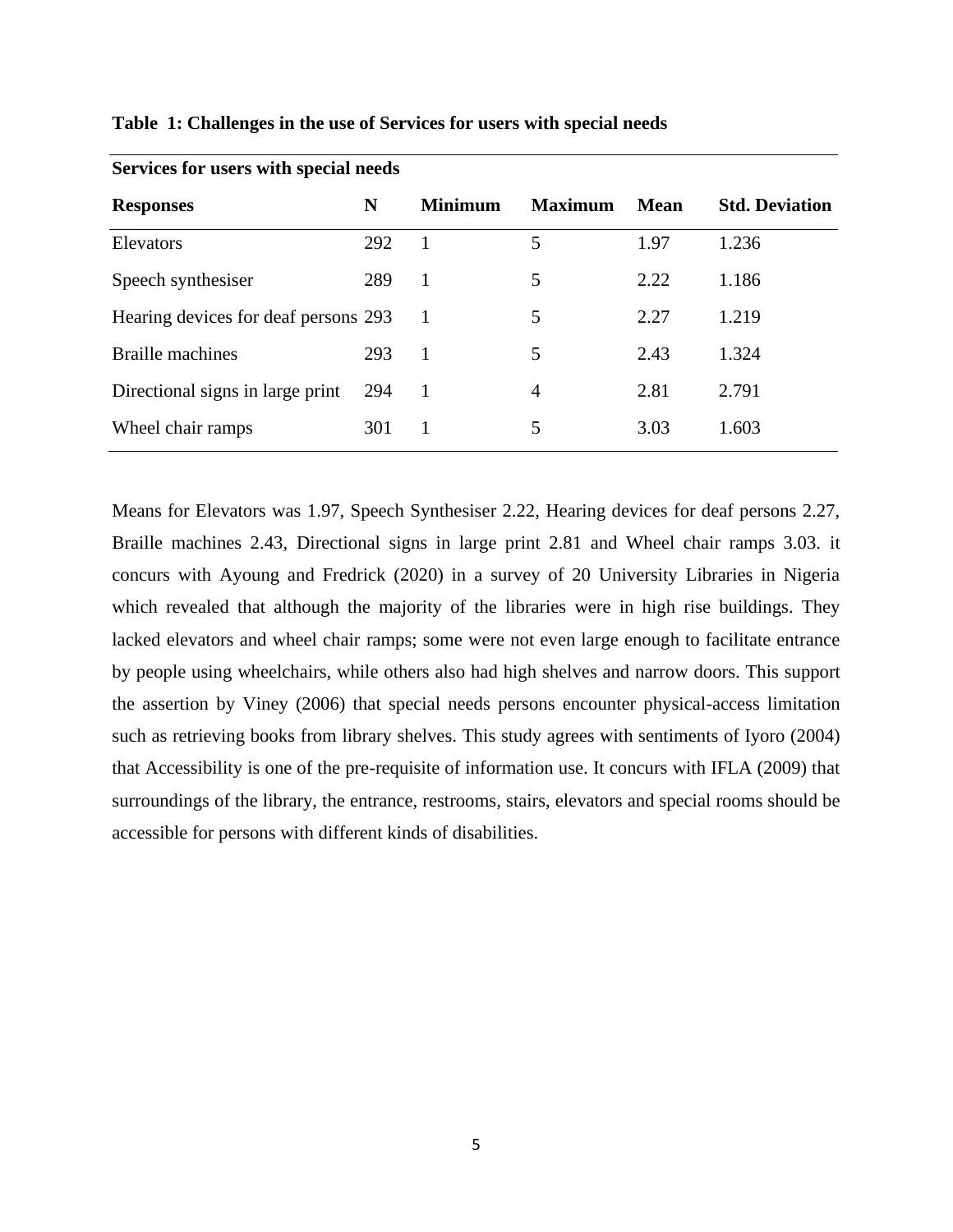#### **RECOMMENDATIONS**

- **i.** To ensure continued compliance to the statutory standards and guidelines of the commission of university education, the university libraries should lobby for increase of their budget to enable them provide sustainable information services, scale up information services and other related facilities to the user population.
- ii. In today's techno-centric era, University libraries in the Western Region should adopt, develop ICT-based library solutions and market driven services to adequately meet the diverse needs of their users.
- **iii.** Libraries should be more proactive and anticipate the needs of persons with special needs then plan on how to meet these needs. A good starting point would be to ensure that services to persons with special needs are included in the library policy